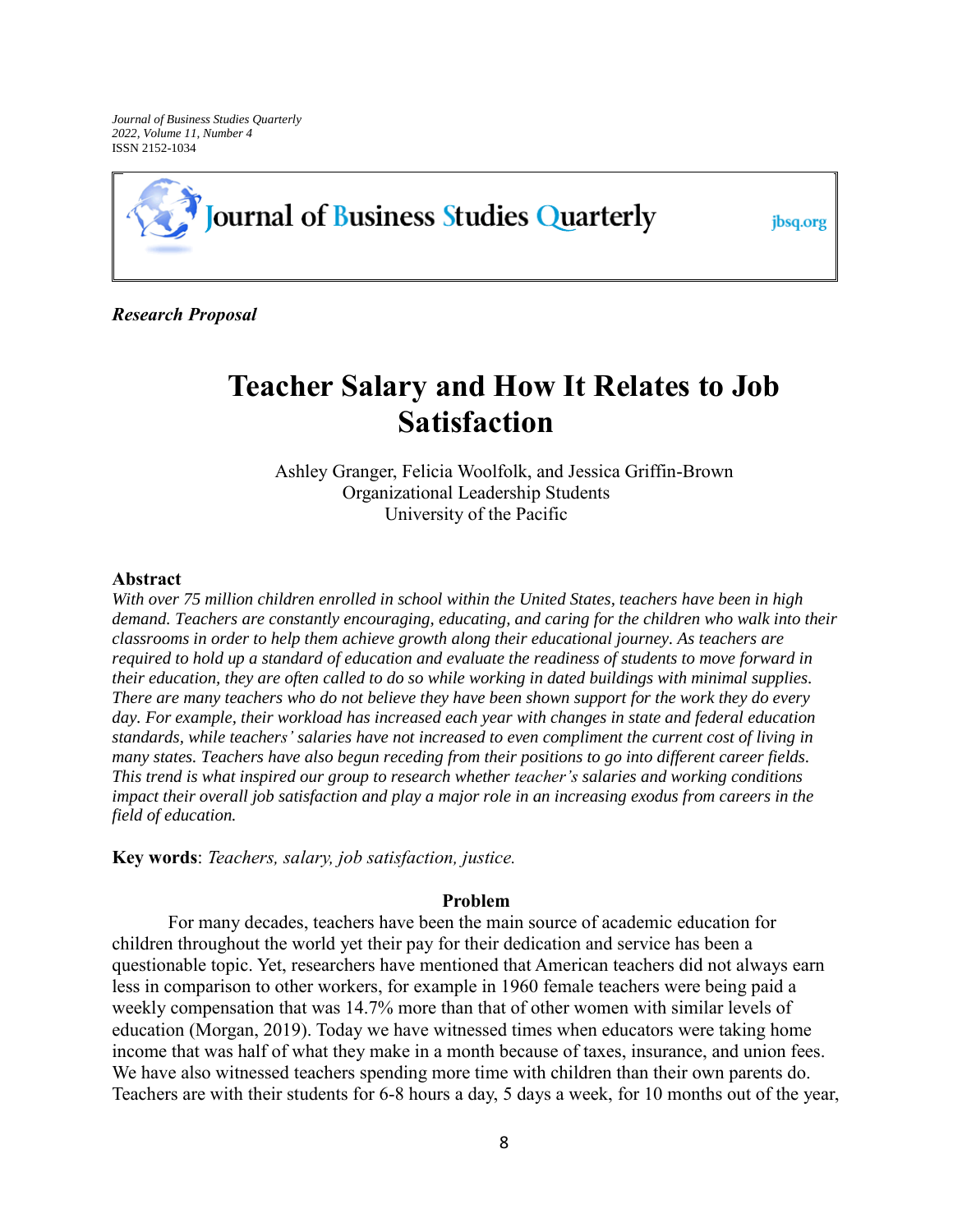and they are often not being recognized for their hard work and dedication as they are at times called "glorified babysitters".

Even now, teachers are leaving their tenure positions to pursue jobs outside of education because they are unable to live on the salary they are paid. Researchers have estimated and results suggest that 12% of all teachers leave teaching every year, from that percentage only 25% of departure cases are due to teacher retirement (Moore, 2012). We have also observed many teachers who have been asked by administrators and school boards to do additional work with no compensation for the extra time. Along with these requests, American teachers generally earn less than other college-educated professionals (Morgan, 2019). Understanding how to effectively attract and retain good teachers has been referred to as one of the most important policies within education today (Hanueshek & Rivkin, 2007). Due to the prominence of this discussion in education, we chose to research the following question: does teacher salary and job satisfaction affect job retention?

#### **Literature Review**

With the many researchers and educators alike pleading for better pay for educators, these findings and petitions have also been disputed by researchers such as Hess, who made a point to mention that teachers in general were not underpaid. Within his research he states that most everyday working Americans work about 25% more than the average teacher (Hess, 2004). He took into consideration the Bureau of Labor Statistics report that stated in 2001 the average hourly rate of pay for all workers in a "professional specialty" within the United States was \$27.49, while secondary and elementary teachers were making a little over \$30 an hour (Hess, 2004). We also found reports of teacher earnings in a yearly report from the National Center for Education Statistics, prepared in August 2021. Within the report we found that teachers made a national average of about \$65,000 in the school year of 2020-2021 (National Center for Education Statistics, 2021). Although, while revealing his research, Hess counter-stated that "good teachers", on the other hand, are often underpaid (Hess, 2004). He described good teachers as those who have to work in tough circumstances and maintain critical skills needed within education (Hess, 2004).

Although our prospective research would be focused on educators within the United States, evaluating and gaining information on teacher job satisfaction has evidently not only an issue within this country. As the question of job satisfaction was the focus of a research study by Fuming and Jiliang in 2008 in regard to elementary and high school teachers in China, it sheds light and prognosticates the issues that have been evident in the United States. Their research states that exploring this issue helps us to gain a deeper understanding of teachers' mental state, such as their occupational attitudes, zeal for teaching, and work enthusiasm, which affects the quality of teaching and education (Fuming & Jiliang, 2008). Yet, their findings rendered recommendations for strategies in raising teacher job satisfaction and one of which was to increase salary and remuneration (Fuming & Jiliang, 2008), which is similar to the suggestions of other researchers in the United States. Based on their study they realized that people consider income first when choosing their profession (Fuming & Jiliang, 2008). These findings from across the Pacific are actually very similar to the response of today's educators in America and has also sparked the curiosity of education reform researchers such as Hani Morgan. Although her research focused on the disparity in education within the United States, she articulated that the lack of needed funding has now evolved into a cycle of "unfavorable outcomes", while emphasizing that an increase to the funds given to schools, especially those in socioeconomically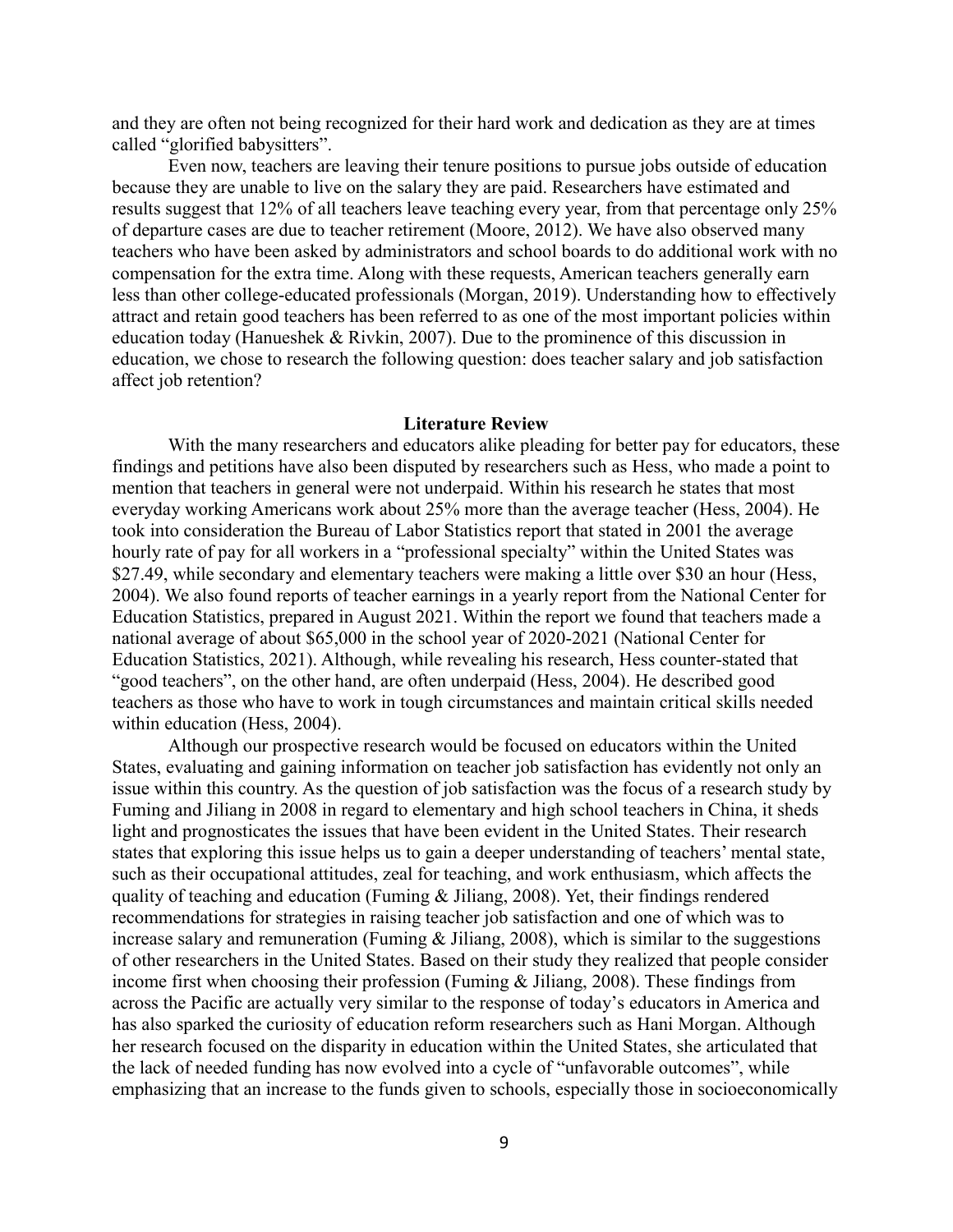disadvantaged areas where needs of students are often greater, would make paying teachers a higher salary a possibility (Morgan, 2019).

The endeavors to explore the issue of teacher job satisfaction also reveal that the majority of teachers are actually not very satisfied with the current working conditions they are required to work in (Fuming & Jiliang, 2008) leaving a greater feeling of dissatisfaction in their job. Several features of school environments have been directly tied to teacher dissatisfaction even in the United States. For example, negative school climate, poor administrative leadership, and the quality of the school building have each been associated with increased rates of teacher dissatisfaction (Buckley, Schneider, & Shang, 2005; Lee, Dedrick & Smith, 1991; Tye & O'Brien, 2002). In addition, the racial and economic composition of the student body has also been shown to play a role in the satisfaction of teachers (Litt & Turk, 1985; Zembylas & Papanastasiou, 2006).

Taking a closer look at the conceptualization of teacher job satisfaction, as well as its predictors described in previous research, such as educational working conditions and teacher characteristics we find that even though the focus of our study would be on teacher job satisfaction, the literature on closely associated factors, such as teacher turnover and retention, was also reviewed. In their review of the educational working environment, Bascia and Rottmann (2011) reinstate the importance of working conditions in schools not only for teacher motivation, effectiveness, and job satisfaction, but also for student opportunities to learn. Previous research has recognized some of the most crucial factors, which ensure quality of teachers' work: adequate resources, feasible workload, collegial cooperation, opportunities for professional development, leadership support and decision-making opportunities, to name just a few.

A considerable amount of research on the role of working conditions for teachers' career trajectories was conducted in the US. For example, Ingersoll (2002), on the basis of a nationally representative dataset of over 6,000 U.S. elementary and secondary school teachers, has found that schools with higher levels of leadership support, better student discipline, and higher degrees of autonomy and decision-making opportunities had lower rates of teacher turnover. In their meta-analysis of 63 factors that moderate teacher attrition in the U.S., Borman and Dowling (2008) found that schools where teachers were offered administrative support, mentoring programs at early career stages, and opportunities for networking and cooperation, had lower attrition rates when compared to schools without these features. According to researcher Moore, the factors that ultimately contribute to teacher discontent are important factors that need to be understood because of their connection to student and overall staff morale, teacher burnout, teacher stress as they try to improve students' standardized test scores, and the current costs of replacing teachers if they choose to leave the profession (Moore, 2012).

In light of the many different findings on this multi-tiered issue we see the need to further study the effects of current teacher salaries while facing the challenges that refute their ability to be satisfied with their jobs. Future research would allow us the opportunity to validify or even refute the credence that even though most teachers are satisfied with the nature, significance, and challenges of teaching, improving these conditions is still a major need and would inevitably increase teacher job satisfaction (Fuming & Jiliang, 2008). Increasing job satisfaction of teachers can in turn lend to an end in what Ingersoll (2002) has called the "revolving door" in reference to new teachers leaving in their first three years, while ameliorating school performance, and minimizing turnover costs for districts and schools that are already operating on inadequate budgets (Moore, 2012).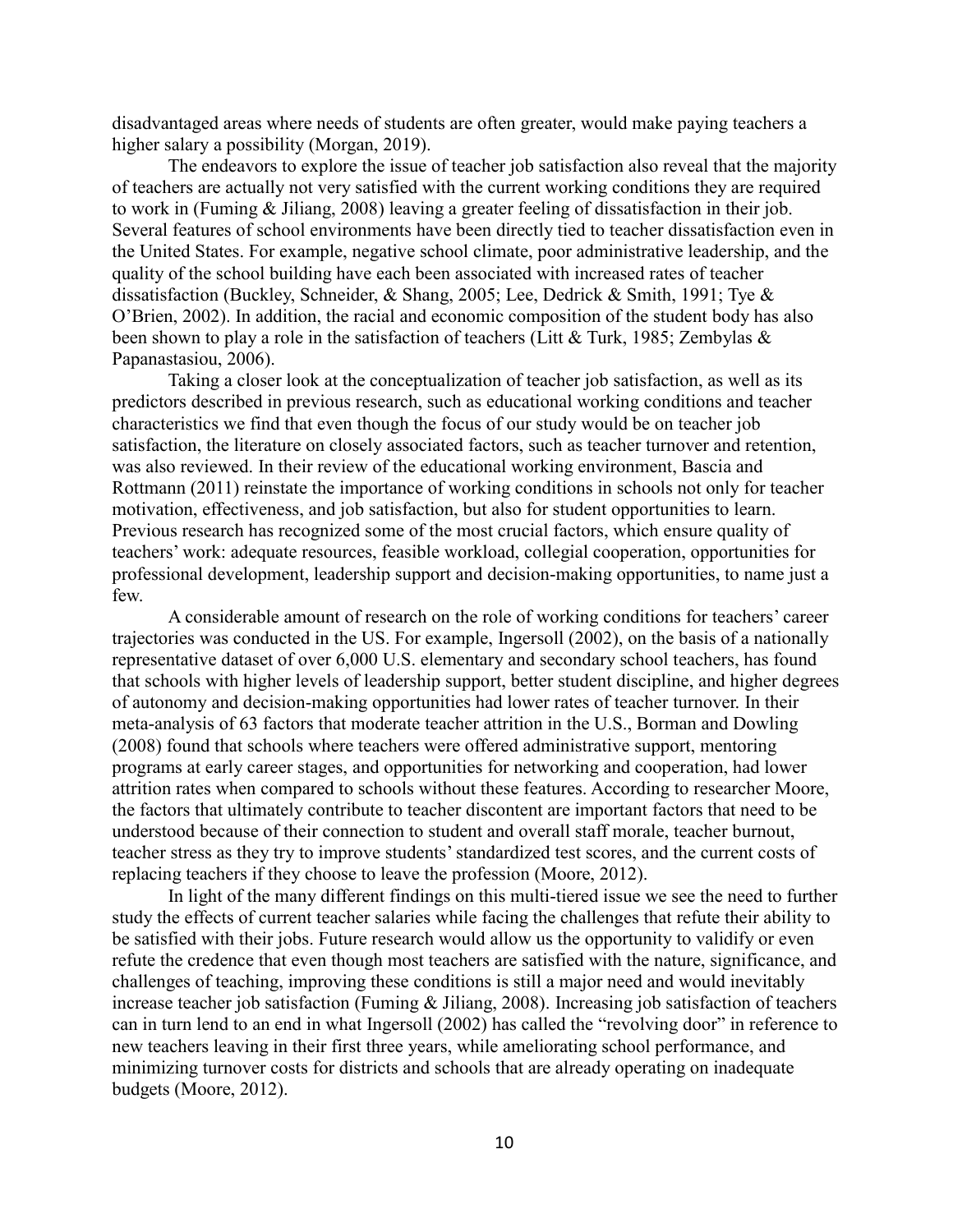### **Methodology**

The methods employed to respond to our research question would be that of quantitative and qualitative research. By not limiting research to one form, we are given the opportunity to evaluate not only the response from the subjects within our research in a quantitative way, but also permitted a greater understanding of their background, lifestyle, and the different dynamics of their daily lives that most likely affect their response to the research question in a quantitative manner. According to researchers, there is little evidence that teachers who are highly paid are systematically more effective, while mentioning that problems with the methods used to gain these findings have limited the value of many studies (Hanushek & Rivkin, 2007). This is the reason we found it necessary to encompass both qualitative and quantitative research within our study. A previous research study by Meagher, showed statistical analysis in the form of a quantitative questionnaire to be successful in gathering research from 300 secondary math teachers in Lake County, Illinois in regard to a possible relationship between teachers' professional development, job satisfaction, and work environment (Meagher, 2011).

Statistical analysis can be a useful tool to evaluate quantitative data which is seen in the results from the United States Department of Education survey of Teachers and Principals in regard to their salaries and job satisfaction. The survey asked public-school teachers if they were satisfied with their jobs and salaries and received very telling outcomes. The statistics reveal that teachers in 2015-2016 school year were, in majority, not satisfied with their salary as 45% said yes, they were satisfied, while 55% said no they were not (National Center for Education Statistics & United States Department of Education, 2016). The following percentages are showing the results from all of the participating public-school teachers who were in agreement with the quantitative statistical analysis statements within the survey performed by the United States Department of Education in 2015-2016:

- 45% "If I could get a higher paying job, I'd leave teaching as soon as possible."
- 52% "I don't seem to have as much enthusiasm as I did when I began."
- 31% "I think about staying home from school because I am just too tired to go."
- 30% "The stress and disappointments involved in teaching at the school aren't really worth it."

Our group has decided to conduct a mixed method research study on teacher job satisfaction in relationship to their salary in the form of interviews and Likert scale surveys composed of questions that would allow for quantitative analysis and qualitative research for triangulation purposes on a well-known digital survey platform called Jotform. Within Jotform, we will be able to formulate the interview and Likert scale surveys with the ease of sending a link to all participants via email that will take them to each component of the research process. The site format will allow us to reach a large number of teachers within a short amount of time, while giving teachers the ability to complete the information at their convenience. We plan to focus our sampling pool on teachers within San Joaquin County. In order to first obtain a diverse demographic of teachers for our final result, our sample population will be selected through an initial interview sent to 300 K-8 teachers within San Joaquin County. The list of potential teachers will be procured by sending an email to their district email address that has been approved by San Joaquin County Office of Education for disbursement amongst their 14 school districts in support of this study. This county's office of education was chosen due to our connection to current staff, our employment within the county, and because of its diversity and location in one of the most diverse cities in the United States, Stockton, California.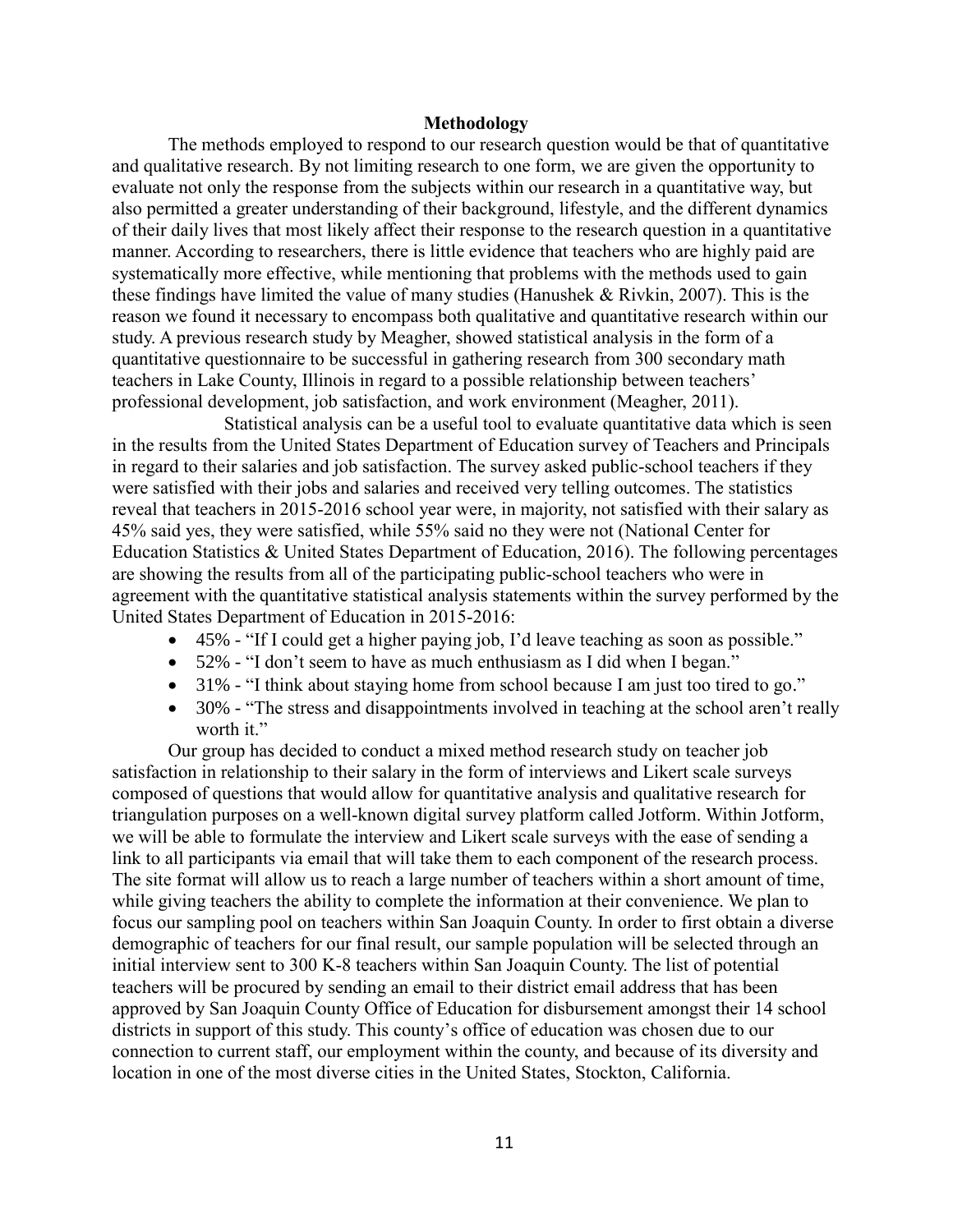# **Data Collection**

From the initial survey only 200 teachers will be chosen. This will be based on the qualitative research in the first survey to determine that we have at least 100 men and 100 women, with as close to even representation of candidates amongst the following age groups: 21- 35, 36-45, 46-55, 56-65. The initial survey would determine the tenure status of all teachers to maintain an even representation of different stages in career experience represented by these tenure ranges: 1-5 years, 6-10 years, 11-15 years, 16-20 years, and 20 years or more. Also, questions inquiring about the current grade level the teacher is instructing between kindergarten-8<sup>th</sup> grade. Along with this Likert form of research we would include questions to identify ethnicity, religion, educational background, specialty credentials/degrees, the district in which they are currently employed, and any future goals whether based in education or not. All participants will remain anonymous, eliminating the collection of names, addresses, or contact information. We believe that these aspects of a teacher's character and lifestyle will have an impact on how they answer the questions that will be in the next step of the research. This will also give us an understanding of how to categorize our findings so that they reflect diversity within the sample with low duplicative rates to shed light on the variations and even disparities in teacher response to the initial research question of teacher's salary in relation to job satisfaction.

Once the final 200 subjects are selected, we will send out, via email, a second Likert survey of at least 15 questions that will deal with the issue of teacher satisfaction. Each question will have 5 varying answer options that are tailored to the question. Some of the questions that will be included in this survey are as follows:

- Do you believe your current job requirements meet the salary you are currently receiving?
- How do you feel about teaching now versus when you started?
- Is your work environment conducive to your career enjoyment? (Environment being defined as physical location, staff/administration team, students, classroom structure)
- What is your level of satisfaction in your salary versus your education level?
- How often do you think about other job opportunities outside of the field of education?
- What salary range do you best identify with?
- Would a pay increase raise your level of job satisfaction?

Our goal is to allow our research to open the door to different ways of looking at why teachers are not satisfied with their jobs and to identify whether the majority of teachers are not happy with their income when it comes to dealing with the challenges of their job. Teacher job satisfaction is something that can cause a negative ripple effect resulting in school performance not being up to par and children losing interest in education as teachers' negative morale disseminates throughout their schools. The data we collect can help to shed light on this widespread issue and bring awareness to the need for reform when it comes to maintaining job satisfaction, whether it is found to be directly related to teacher salary or not.